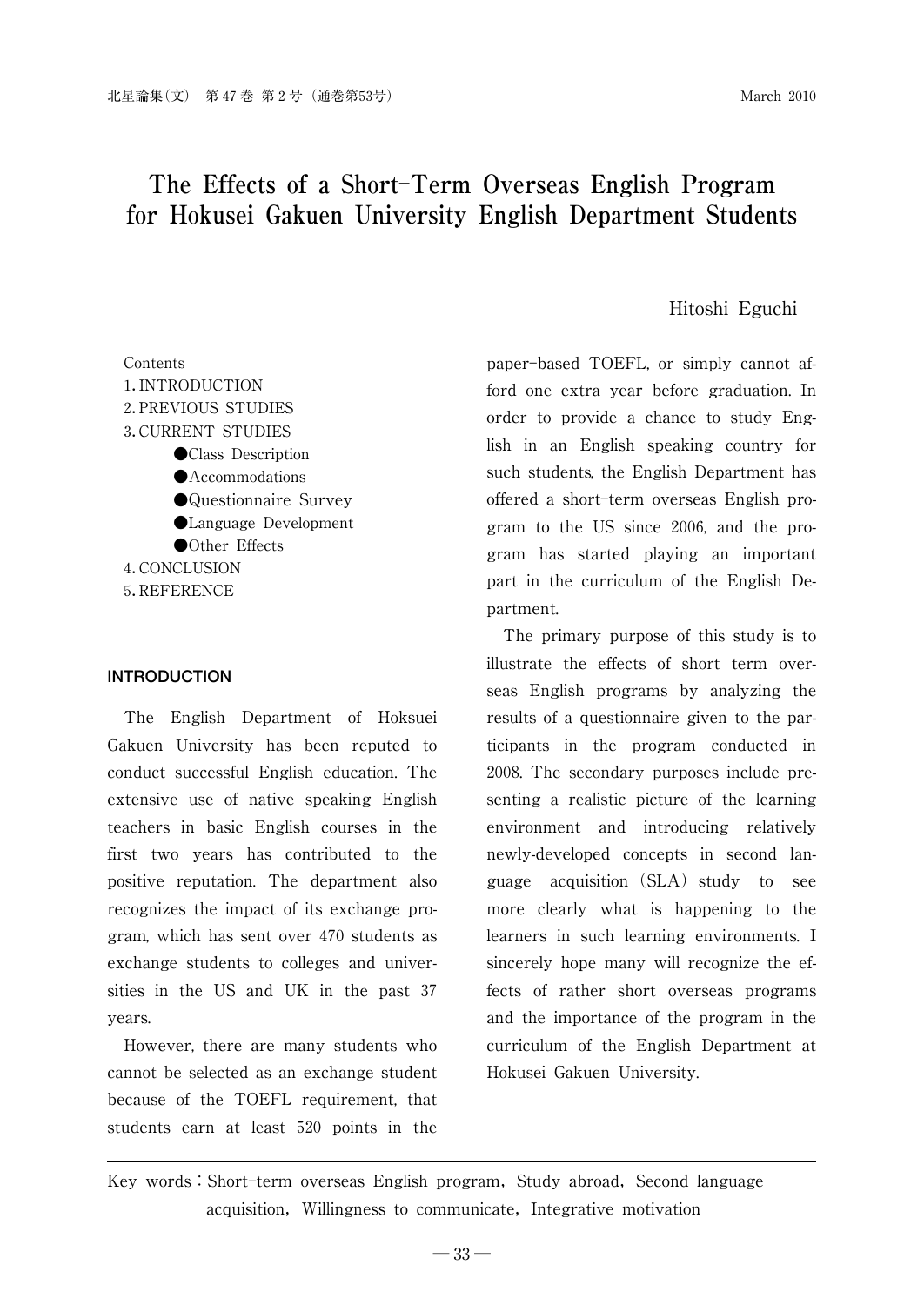#### **PREVIOUS STUDIES**

Even though many may have talked about the effects of study abroad, or SA, when they see a fluent speaker of English as a second language, they may think for example, "Oh, that person lived in the US for five years, and that is why he is fluent." This instinctive comment seems to reflect the truth, and in many cases, it does. Such comments are based on the assumption that these learners can be immersed in an input-rich environment where everything is spoken in the target language, and there are so many chances to interact in real time in a real context with so called "native speakers" of the target language.

Second language acquisition, however, seems more complicated than these instinctive comments by lay-persons. The observation itself does not always reflect the reality in the learning environment in many ways.

Since the 1960s, the topic of the SA context has attracted rather sporadic attention of researchers in SLA study, and this area has started being recognized as a "subfield"of research in SLA in the last 10 years(Freed, 2008).

Because of the nature of the learning environment, it is very difficult to conduct controlled studies by comparing control groups and experimental groups and restricting variables in language learning. Depending on what is focused on in a study, the results reached in each study have produced inconsistent conclusions (Freed, 2008, pp. 115-118). So, the research in this area is constantly in progress taking in the latest research developments in SLA study.

Early studies between the 1960s and 1990s quantitatively supported the linguistic advantages of SA by measuring the gains through test scores(Freed, 2008, pp. 113-115). The early studies apparently tried to support their hypotheses or assumptions based on their observation that there seems an obvious advantage in SA context over at home  $(AH)$  context. It appears difficult to measure linguistic gains solely by means of a global proficiency test. There are obvious advantages, but it is difficult to find what gains learners have made, and it is more difficult to measure them. It is even more difficult to see linguistic gain exclusively from the experience of the short-term program.

Since the 1990s, the research in this area has been developing through the correction of possible errors in the previous studies and employing more comprehensive approaches by introducing newly developed concepts along with the development of SLA research in general. One such early contribution to the development of this research was made by Brecht and Davidson (1991), who conducted a multi-year study while employing both"quantitative and qualitative instruments" (cited in Freed, 2008).

Freed (1995) incorporated "communicative and sociolinguistic gains" to measure more linguistic benefits among SA learners. By utilizing these gains, it is more likely to see the advancement in learning, which cannot be measured as easily as fluency.

Siegal (1995) described "the pragmatic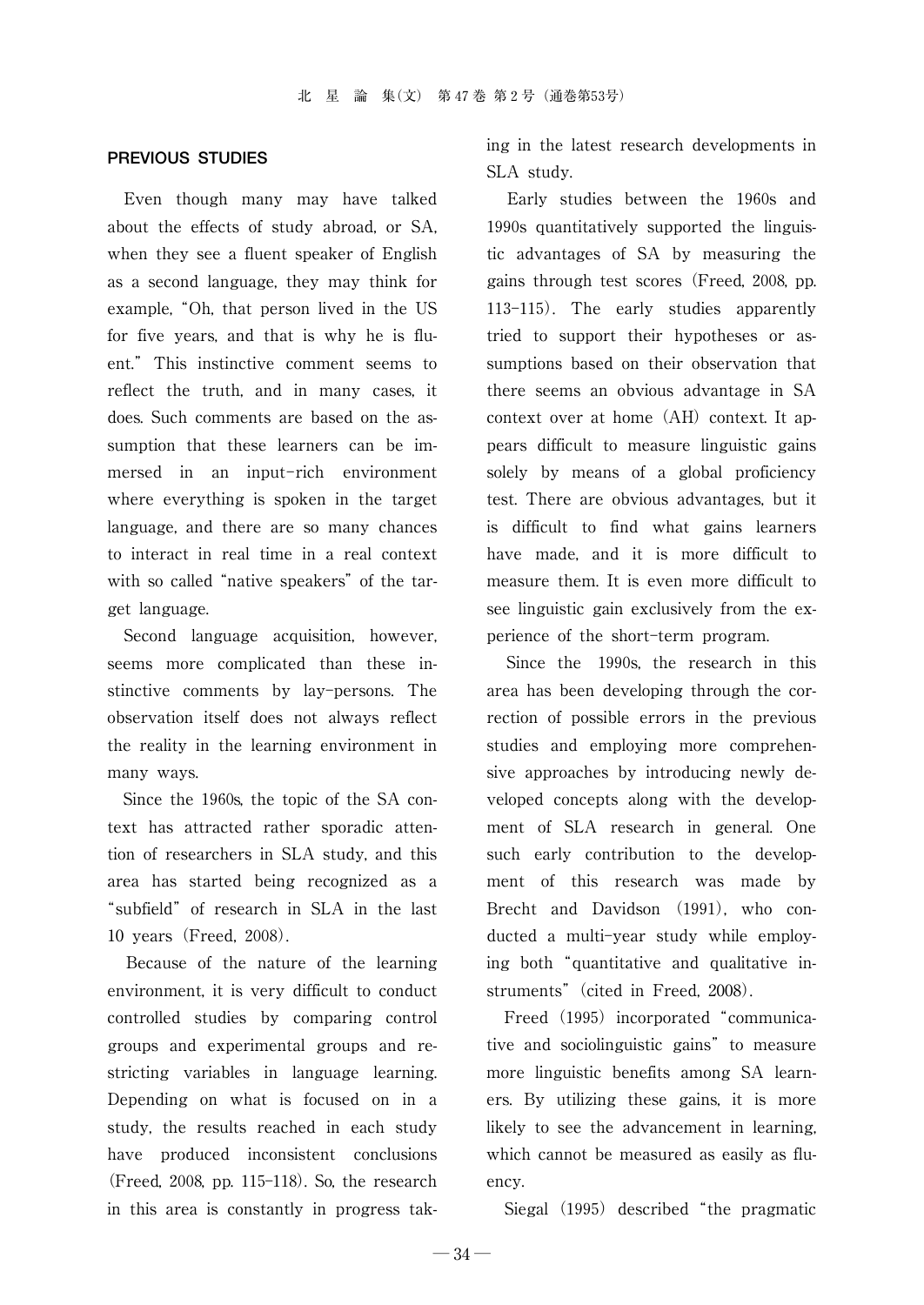conflict" and saw cultural learning as a part of language learning (cited in Freed, 2008).

Coleman (1998) employed a "self-assessment score" to measure linguistic gains as a result of a certain exchange program. In this study, the concepts of "attitude, strategies and behavior" were assessed along with "changes in intercultural competence."

In a study by Wilkinson (1998), limited linguistic interaction was reported for the first time in many home stay experiences (cited in Freed, 2008), as was the case in this study. Different amounts of interaction were reported by the participants of Hokusei Gakuen University's short-term overseas English program. Interaction with native speakers outside the classroom was very limited.

Yashima and Nishide (2008) conducted a longitudinal study on the students in a high school to see the impact of SA comparing linguistic gains against those of students in two types of AH environments. They demonstrated a bigger gain among students who experienced a one year SA program and similar gains among AH students who were taught English with a more communicative and content-based approach. They attributed the gains by such students to the "acculturation," "motivation,"and"willingness to communicate" developed by being exposed to "an imagined international community" (pp. 568-569).

It is all the more difficult to compare the SA students and the AH students at this moment in the 21st century. There used to be a huge gap between SA context and AH context in Japan in even the 20th century. English classes used to be the only place where students were exposed to English, and English spoken by the teachers was the only English they listened to. Japanese English teachers used to be negatively characterized by their strong accents and their lack of fluency. The advantage of the SA environment was very big.

At present, however, there seems less of a gap in terms of accuracy of pronunciation and fluency of English teachers because there are more native speaking English teachers than ever and there are many Japanese English teachers who have experienced their SA and come back to Japan to teach English. In addition, because of the advancement of computer technology and the Internet, which have provided more exposure to spoken English for learners in even an EFL situation, students are commonly exposed to spoken English. Furthermore, because of the diversification and development of the practice of classroom teaching (language teaching methodology), the advantage of the SA context has been drastically narrowed.

In spite of such a narrowed advantage of the SA context, it still brings a lot of positive effect on learning English. Some effects are clearly visible, and some are hidden and difficult to show quantitatively. In this paper, I would like to show such hidden effects by presenting questionnaire results and relating them to more newly developed concepts in related areas, such as psycholinguistics, sociolinguistics, and many others to support the author's instinctive observations.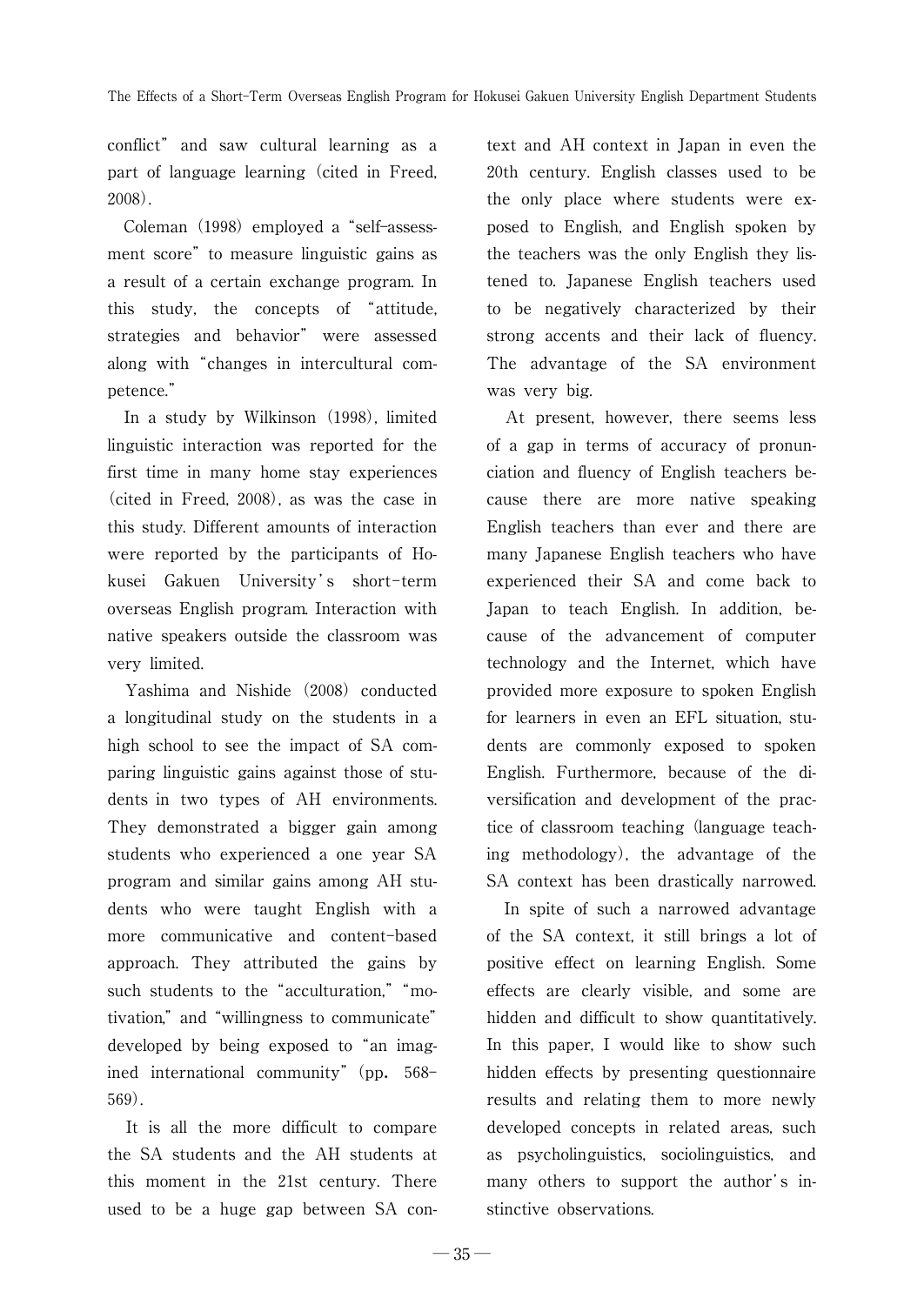#### **CURRENT STUDIES**

#### **Class Description**

The English Department of Hokusei Gakuen University conducted a short-term overseas English program at the University of California San Diego (UCSD) Extension in August in 2008. The students participated in a four-week program, named"Conversation Plus."The classroom instruction was from 9 AM to 1 PM 4 hours a day, 5 days a week, a total of 80 hours for the whole program. Classroom instruction was done based on ESL textbooks such as *Touchstone* or *World Link,* which are used in Oral English classes provided for the first-and second-year students at Hokusei Gakuen University. The students were placed on nine different levels, according to their performance on a placement test conduced on the first day of the program.

Many things concerning classroom activities were determined by the designated teachers. Some teachers were more grammar centered, and some provided more communication-driven instruction.

One day of the week, for half the classtime, students had free conversation lessons, called "Conversation Leader," in which a student of UCSD was assigned to a group of three to four and had conversation with the students about general topics, such as life in the US.

Another day of the week, guest speakers came to the school and talked about their life in the US. The speakers were a carpenter, a surfer, a musician, and a pot painting artist.

One day for a whole class time, students

went on a field trip to cultural or historical sites in San Diego, such as Old Town, the Midway Museum, and Balboa Park, where the class teachers became like tour guides, explaining to the students in English what they were seeing.

In any situation, there is no perfect lesson, and this was the case with the program as a whole too. There were some points where the program could improve from my point of view. The conversation leaders were not trained ESL teachers. They seemed to be engaged in topics they were particularly familiar with, without taking into consideration the interests the Japanese students had. They paid more attention to more talkative students, such as those from Italy, and less attention to less talkative students, such as the Japanese female students, while some conversation leaders educated effectively and built a good relationship with all the students of the group. I pointed out these problems to the program coordinator after the program ended, and the USCD Extension promised to train conversation leaders to be more effective partners from 2009.

In addition, the field trip was not well organized in terms of language instruction, even though it provided students some cultural experience. Students spent 30-45 minutes on a bus sitting with a student from the same country, using their own native language. The explanation done by the teacher was sometimes barely audible, because the teachers spoke without a microphone and students didn't pay much attention to what was being explained. The UCSD Extension also promised to or-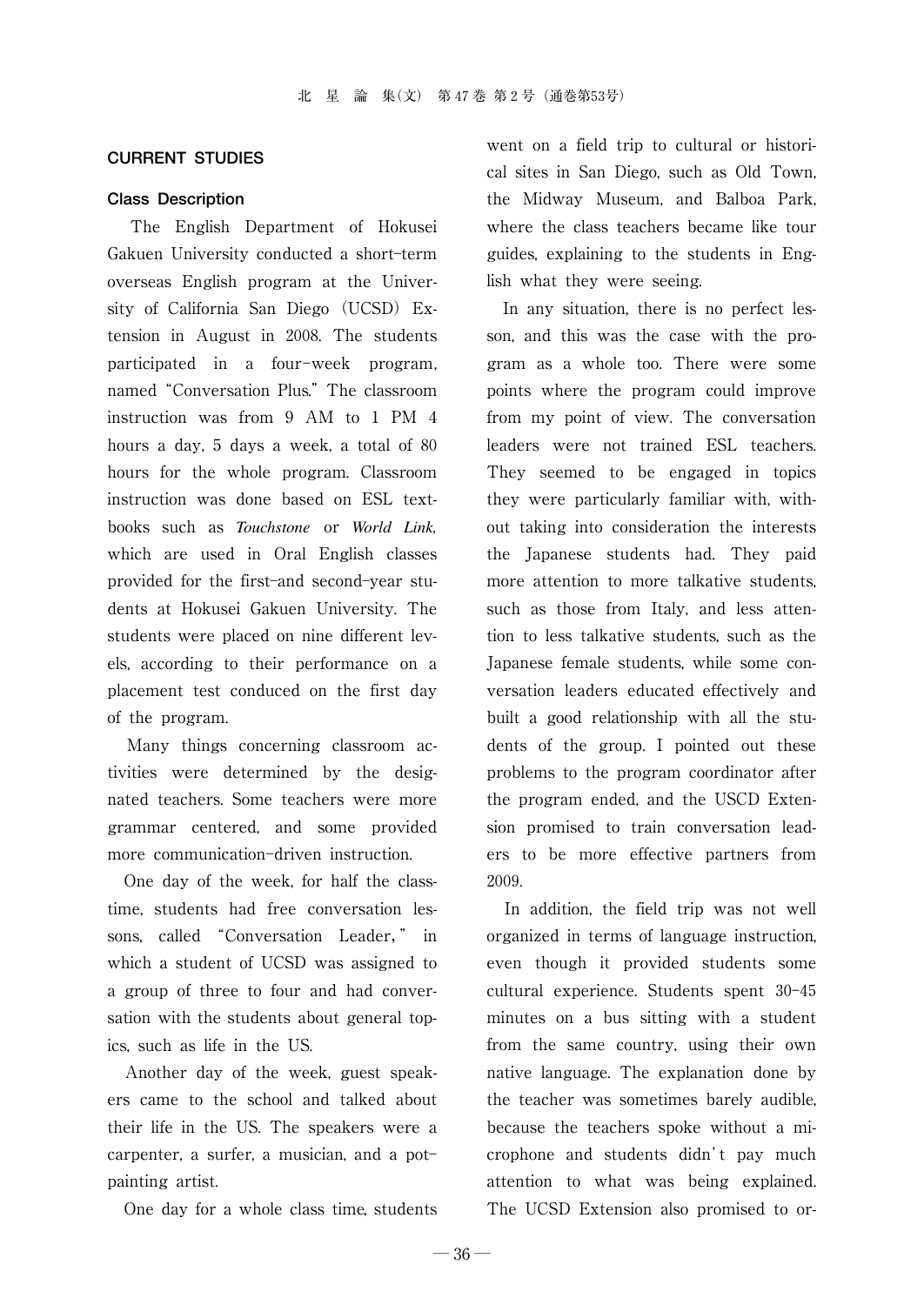ganize the trip better and monitor the students' language use in English more closely.

Taking it into consideration that USCD Extension listens to their partners' suggestions and advice and modifies their program into better shape, which seems very rare for the host schools to do, UCSD Extension can be considered to be a good place to conduct the program. In talking with the chaperones I have met during stays in Santa Barbara and San Diego, they all seem to have problems communicating with different schools in order to find an appropriate program for their students.

Because Hokusei Gakuen University's English Department is seeking a place where the students are mixed with the students from different countries, it is more desired to place them into an existing language program rather than a customized one, in which they would be isolated from other international students.

But what is difficult about placing students into an existing language program is the schedules of such programs. The schools on the East Coast and in the Midwest in the US do not have four-week summer programs which just match the summer break of Japanese schools in duration, especially in Hokkaido, where it is usually from the beginning of August to the middle or the end of September.

However, Hokusei's summer break will be shortened in 2010 because a requirement that classes be held a minimum 15 times per term is being imposed. When the summer break is shortened, it will mean that many Japanese schools lose a very precious educational opportunity for their students to experience living in an English speaking country in a safe environment. Increasing the number of class meetings does not necessarily increase the quality of education at a school. Under such circumstances, it is necessary to customize the program to fit our school's schedule. A customized program cannot produce educational outcomes equivalent to those of Hokusei's current short-term program because there will be only Hokusei students in the classes.

## **Accommodations**

Out of 30, 6 students chose to stay with host families, 5 in on-campus apartments, and 19 in off-campus apartments.

Home stay host families were arranged by a private agency. The home stay environment was not as desirable as people normally expect. One of the students complained that the house where she stayed had become a gathering place for a certain ethnic group, from which the host family mother came. She was a single mother, and according to the student she had too strong an accent to comprehend her English.

On the second day of the stay, the agency representative came to UCSD to collect money for the home stay, and there was a chance to talk with the person about the student's complaint. The representative quickly responded to the claim and offered another home stay to the student. This incident tells us that the agency is quite flexible and sensitive to their clients' complaints, but it tells us more. Offering home stay to the students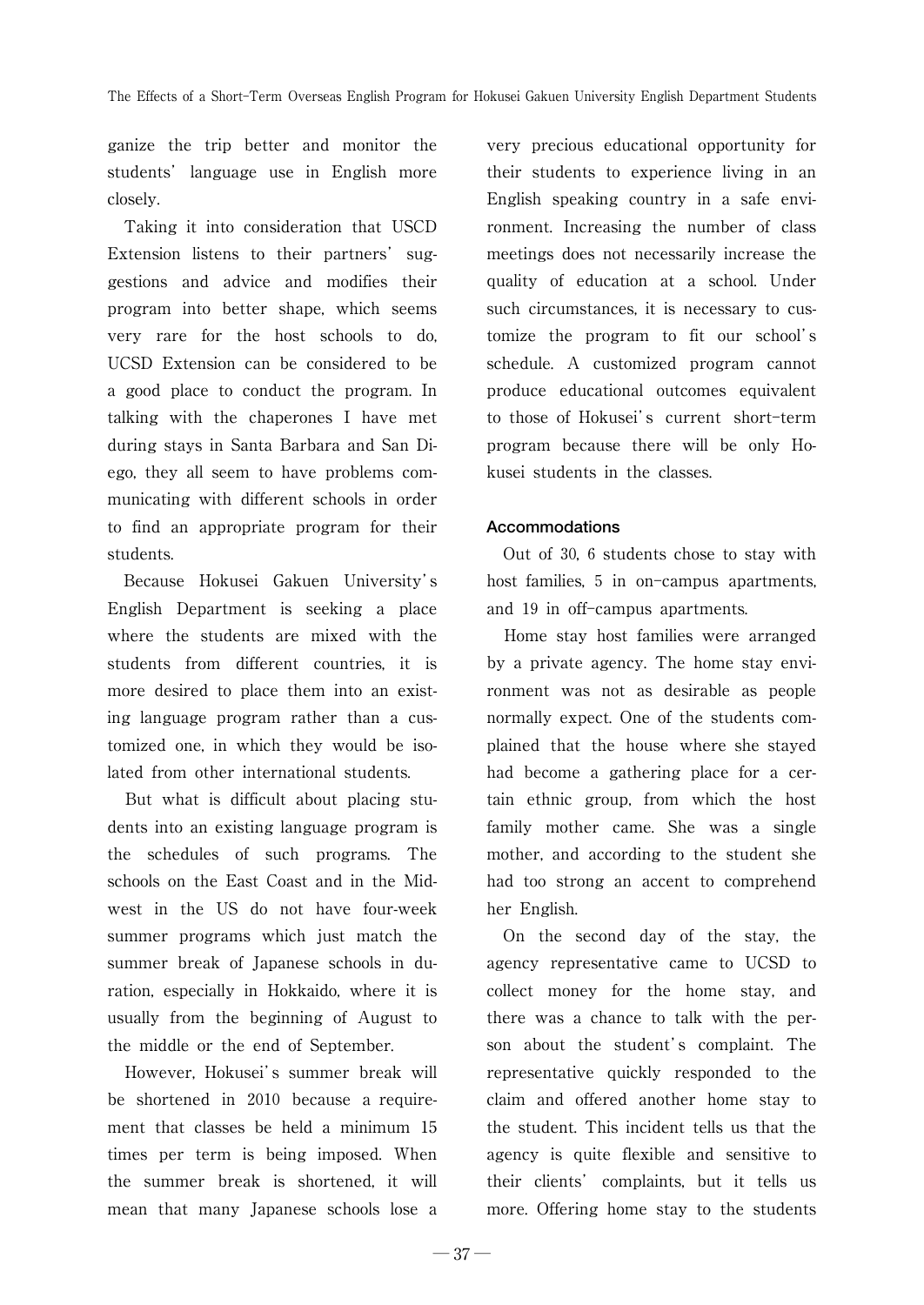has become a business and many families are offering accommodations for the purpose of making money. This trend seemed much stronger in San Diego than in Santa Barbara. But it could be only temporary. In the year 2008, there was a boom of international students in San Diego. There were an exceptional number of students from all over the world, and there was a shortage of host families. The low quality of the host family environment could be blamed on the shortage. In 2009, probably because of economic turmoil and the H1N1 pandemic, the total number of students in our program dropped dramatically, and the quality of the host family seems to have improved. Therefore, the undesired environment of the home stay could be only temporary, but choosing home stay is still risky.

UCSD's on-campus apartments are apartments where mainly international students stay on campus. Three meals are offered at the campus cafeterias. They open at 7 AM and close at 7 PM. Because of the time saved by eating at a cafeteria and the functional curfew of needing to be on time for dinner in addition to the safe campus environment, the international students mixed with each other well and spent a lot of time talking and having parties. The complaints from the students were concerned with the limited time available for enjoying nighttime outside the campus, and the monotonous campus food, despite occasional appreciation of the abundance of food available in the cafeteria, and the reasonable cost.

Off-campus apartments are in a large apartment compound for students' housing run by a private company. The apartments are located 15 minutes away from the main campus of UCSD by bus. There was no curfew and students were very free even though their chaperone stayed there. Meals are not offered, so they have to be cooked. An apartment has two rooms, each of which has two beds. The residents have one roommate and two other apartment mates (housemates) in a different room. Roommates and housemates are sometimes international students from different countries and sometimes from Japan. Hokusei students seem to have enjoyed the freedom.

There was one student who wasn't satisfied with the off-campus accommodations, but overall the students evaluated them very highly. All the participants thought the type of accommodations they chose was the best choice. Each group faced some difficulties, but solving such problems leads to satisfaction and a sense of achievement. It is very difficult to conclude what type of accommodation is the best choice for students. It might depend on the personality and life-style of each student. Therefore, it is important to provide information about accommodations beforehand and let them choose by themselves.

#### **Questionnaire Survey**

A questionnaire survey was conducted twice by use of WebTube, an LMS software package, a week after the program and one year later. The questions included Yes/No questions and open-ended questions, to which the students could freely write answers to the questions. The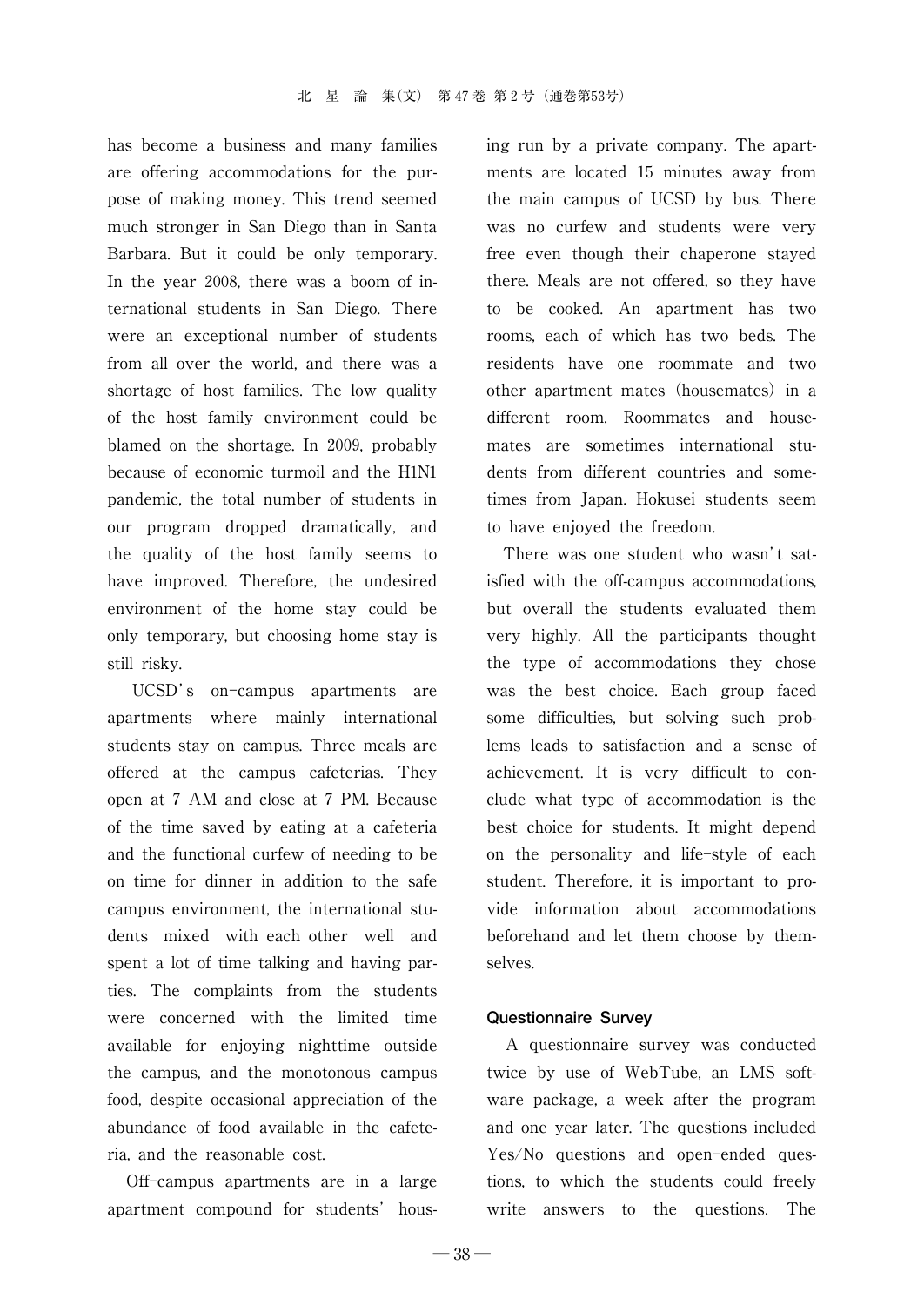author received responses from all the 30 students in the first questionnaire and 22 responses in the second questionnaire. The difference in the number of responses can be blamed on the decrease of the use of the campus emailing system by the students. All the information necessary before and during the program was provided through email by way of WebTube. Therefore, the response from the students right after the program was very high, but it decreased a lot one year later, also because the use of online software for class assignments decreases dramatically in the third year and fourth year. In addition two students were studying abroad.

The post-program questionnaire included questions regarding evaluation of the whole program; preparation for the trip provided by the teacher in charge and the travel agent; classes at UCSD Extension; accommodations; and the teacher as a chaperone. It also asked the students about their language development, their cultural awareness, and change in themselves in terms of their attitude toward both the culture and language of the country they visited.

The second questionnaire asked the students more about the change in their life since the trip in terms of cultural interaction, attitude toward the study of English, and self-assessed language improvement. In addition, some questions targeted more specific areas of the subfield of SA, such as willingness to communicate.

#### **Language Development**

The post-program questionnaire showed 29 students out of 30 thought their overall language skills improved, while all answered "strongly agree" or "agree" to the question which asked whether they were glad that they participated in the program. In terms of skills, many of the students reported greater oral skills, such as pronunciation , listening , and communicating rather than grammar, reading or writing. All three who claimed they made progress in grammar also claimed they made progress in fluency, pronunciation, listening, and communicating. We can infer that they had the impression that they made overall progress in oral production and they improved grammar in production rather than understanding grammar.



**(Figure 1.Overall Perceived Improvement: Survey 1)**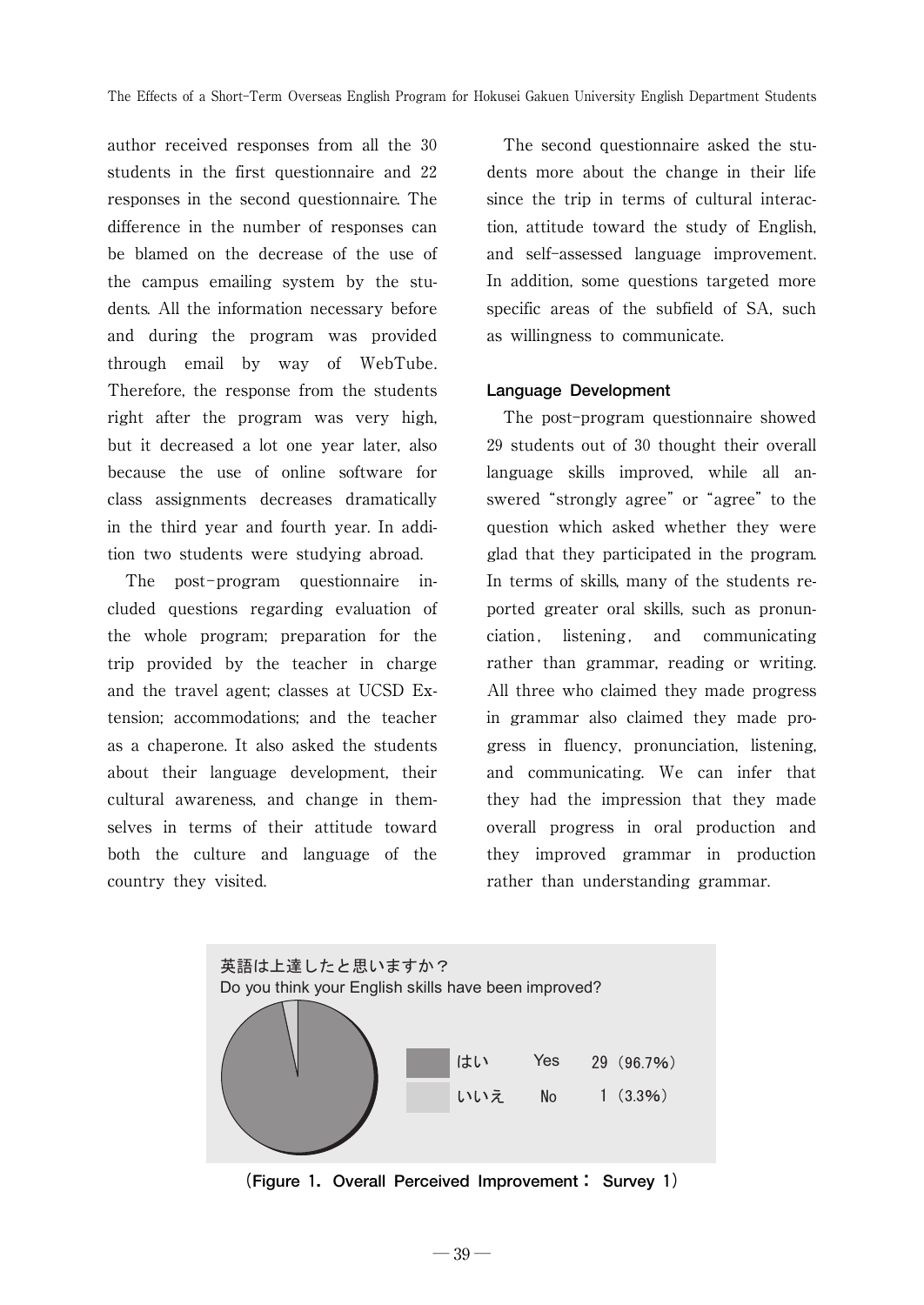These data might be considered to have replicated the finding of Colletntine  $(2004)$ , who reported negative results of grammar development comparing to the control group who studied in their country. It might be very difficult for Japanese students to make progress in grammar because the instructions they receive until they graduate from high school are grammar centered. It is more difficult to measure the progress in use of grammar in speech because the more complicated the sentence structure they use, the more mistakes they tend to make. But the overall impression among the students is that they knew the grammar but they didn't

know how to use it properly in speech.

Many of the students have claimed that they learned from the performance of Italian students how important it is to express what they think even though their grammar is not correct and not to be afraid of making grammar mistakes. 77% of the participants claimed that they improved their communication skill. They said that it is very important to express what they think without being worried about whether they can make themselves understood, and this awareness may raise their communication skills or create that impression.



**(Figure 2.Perceived Improved Skills: Survey 1)**

| What skills do you think improved?<br><b>Multiple Answers</b> | 英語の技能で伸びたと思えるのはどれですか?(複数回答可) |
|---------------------------------------------------------------|------------------------------|
| Speaking                                                      | $13(56.5\%)$                 |
| Listening                                                     | $19(82.6\%)$                 |
| Writing                                                       | $0(0\%)$                     |
| Communicating                                                 | $16(69.6\%)$                 |
| Grammar                                                       | $(4.3\%)$                    |

**(Figure 3.Perceived Improved Skills: Survey 2)**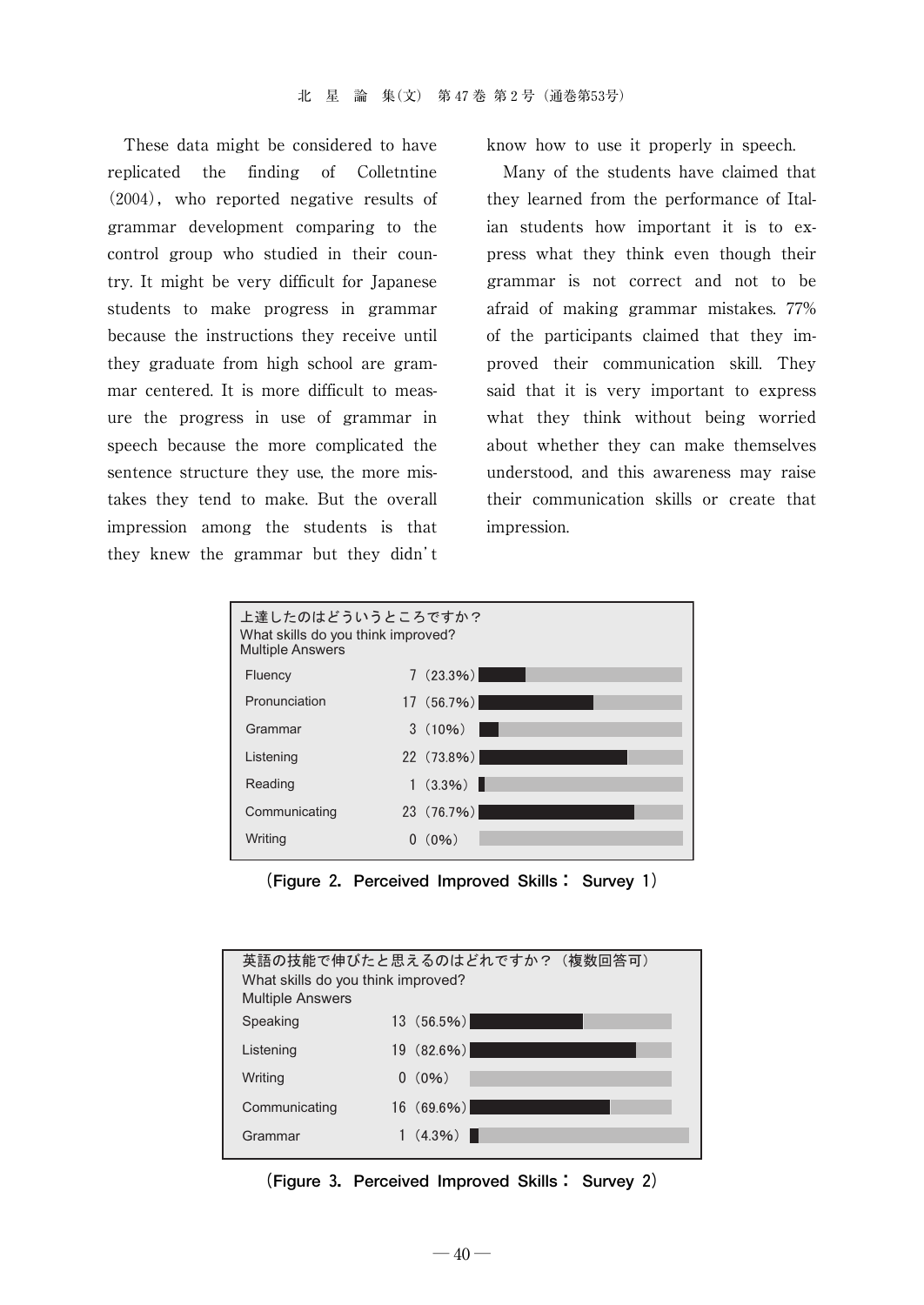Many (57%) of the students claimed that their pronunciation was improved. In the question"What made the most difference?" some claimed there existed psychological difficulty in producing "native-like" pronunciation in Japan. Experiencing not being understood, and experiencing difficulty in understanding the English of speakers from other countries, such as Italy, contributed to their raised awareness about their false pronunciation. American English seems more readily acceptable as a model among Japanese students while living in US than while living in Japan. They feel more embarrassed producing nativelike pronunciation in Japan, but it is more embarrassing for them to use English with a strong Japanese accent in the US. Some students also attributed their improvement in pronunciation to the immersion environment where only"correct" English is being spoken. They started thinking of English not just as a language but their own language. This is a matter of psychological ownership of English. It is very difficult to make this shift while they are studying in Japan. Another factor in the Hokusei students' learning process might be the effect of an abundance of spoken input, which may lead students to phonological readiness by their taking it as a norm, and I believe the combination of these two factors worked together to produce positive outcomes.

There was an interesting occurrence during the stay in San Diego. Because of the strong impression created by the Italian people there, such as their behaviors and their Italian accents, some students started imitating Italian English, which

then spread to almost everybody in the Hokusei group. It seemed much easier for them to imitate Italian English than to imitate English norms, possibly because of the phonological similarity between Italian and Japanese. However, being able to reproduce Italian accents made such students more aware of the difference between English and other phonologies, and they ended up being able to produce more of a native-like pronunciation of English. This is a rather instinctive analysis by myself based on experience as an English learner and an English teacher, but I've found it is also beneficial for Japanese students to talk to more international students to raise their phonological awareness.

In terms of exposure to spoken English and amount of input, the assumed advantage of studying abroad over studying in a foreign language learning environment has been narrowed because of the advancement of information technology and language teaching methods in Japan. Therefore, it is all the more difficult to demonstrate the advantage of studying abroad by presenting better scores on proficiency tests, such as TOEFL and TOEIC, even though many students feel a year later their English skills have improved thanks to the program. However, I think I can conclude that their English has improved not only because of the increased amount of input but also because of more psychological changes occuring through their being in an English speaking country.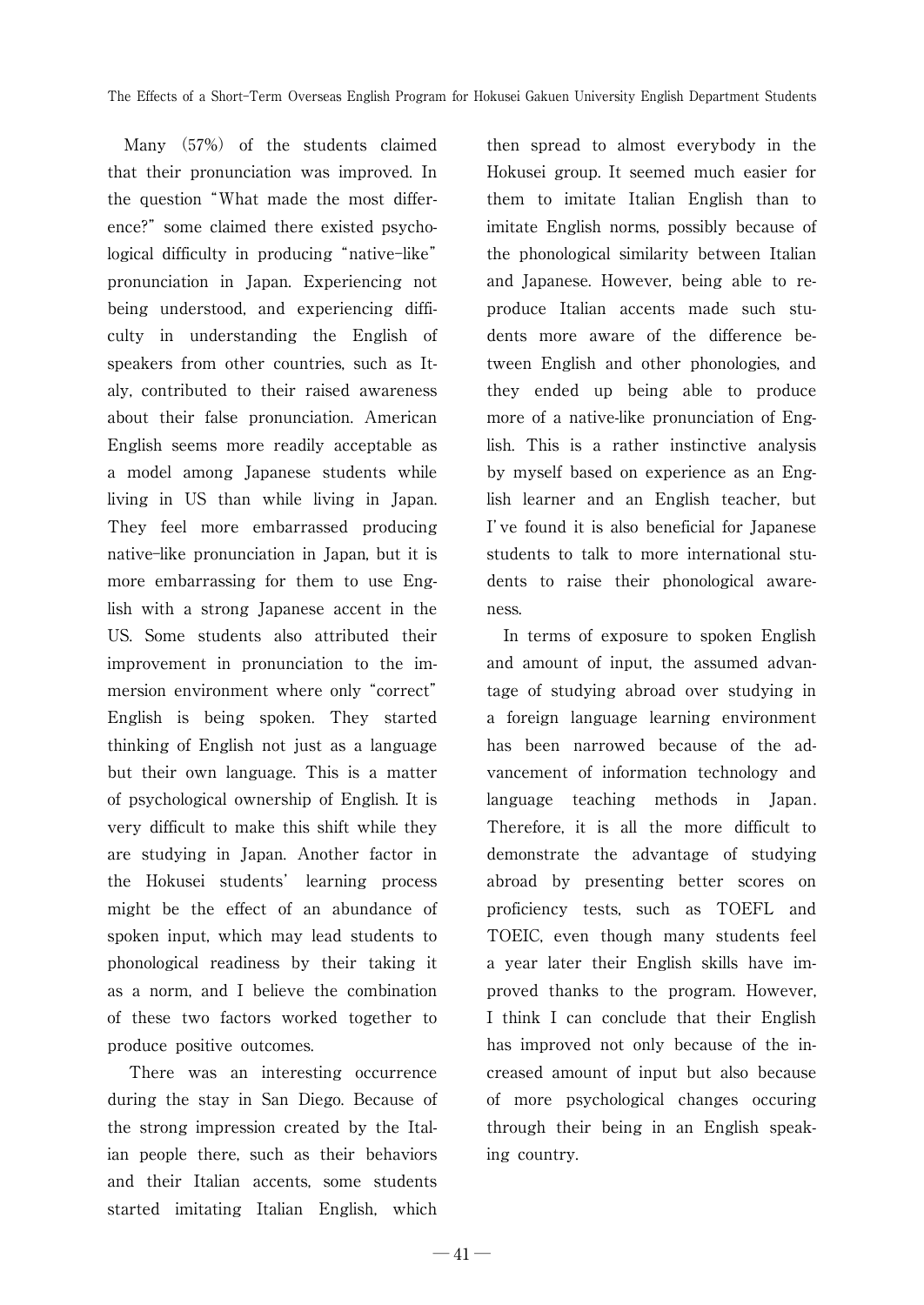

**(Figure 4.Overall Perceived Improvement Thanks to the Program: Survey 2)**



**(Figure 5.TOEFL,TOEIC Score Improvement: Survey 2)**

The amount of input from direct interaction with native speakers of English seems to have been very limited. Of the students who stayed with a host family, three of six claimed that the family members weren't home when the students were. Meals were just placed on a table, and they rarely had conversation for a lengthy period. However, one home stay student also mentioned that it was so beneficial to have been put in an environment where she had to use English with a person who did not understand Japanese at all in order to get things done.

In addition, the students who stayed in on-campus apartments and off-campus apartments also had few chances to interact with native English speakers outside their classrooms except for occasional short conversations with sales clerks or with local people on a bus. The students had more contact with speakers of English as a second language or foreign language like themselves. All the participants, even including non-English majors, said that there would be some influence of the program on their future study of English. Though Sunderman & Kroll  $(2009)$  mention that a certain proficiency is required to take full advantage of the studying abroad context, if there is linguistic support from a chaperone at the initial stage, a good result can be produced among such students. There is a lot that students with lower proficiency can learn even though sudden language growth cannot be expected.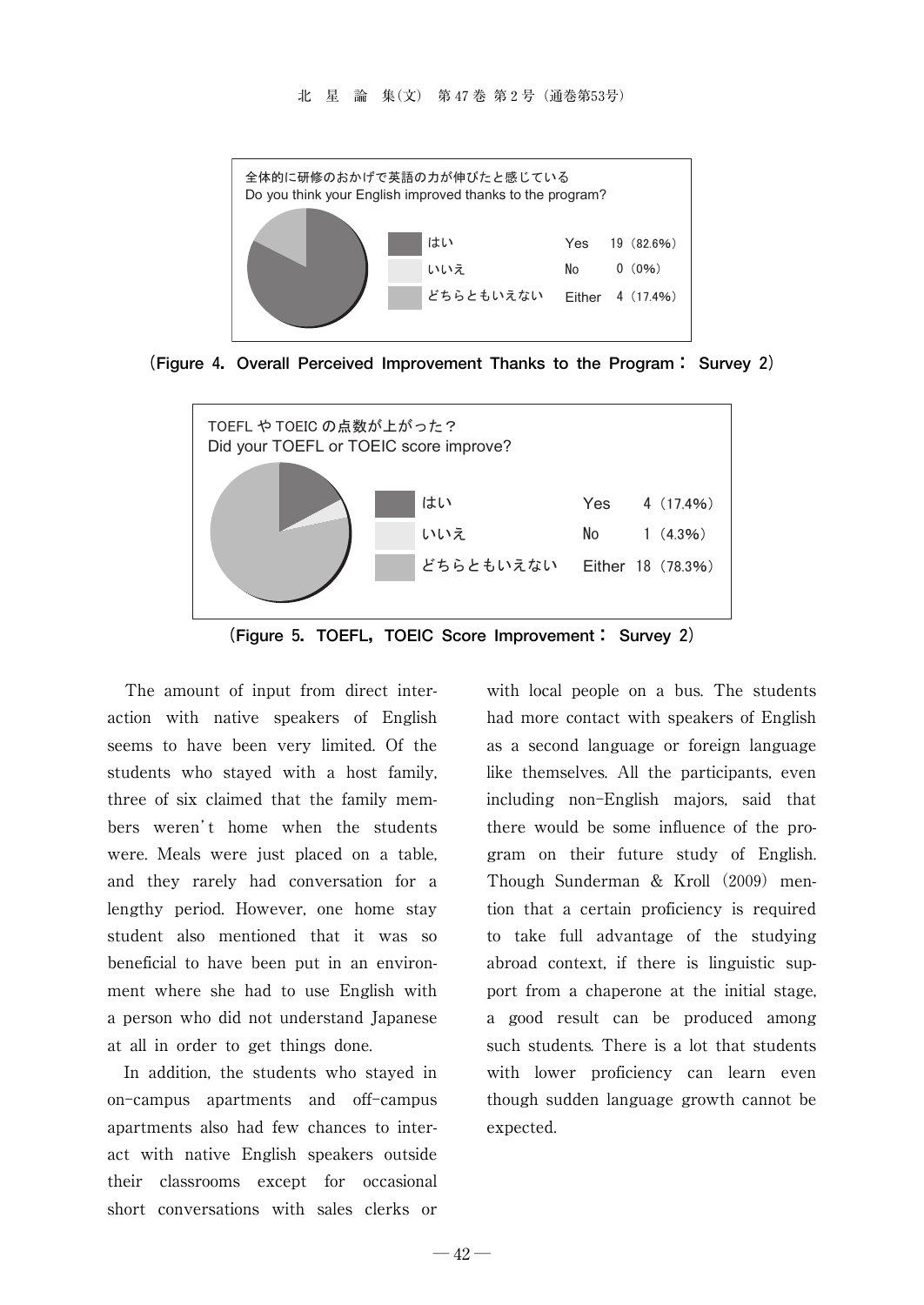The Effects of a Short-Term Overseas English Program for Hokusei Gakuen University English Department Students





Even a year later, 87% of the students claimed that they experienced attitudinal change toward studying English. They clearly mentioned that after participating they were more motivated to study English and to try to produce more native

like pronunciation. Therefore, we may conclude the amount of input and interaction with native speakers is not a crucial matter for successful short-term language programs.



**(Figure 7.Attitudinal Changes Toward Studying English: Survey 2)**

Therefore, the mere physical fact that they are in an English speaking country has removed psychological barriers and biases for students. In order to take a closer look at what is happening to the students, more psychological analysis might be necessary.

One of the biggest advantages of SA programs is that, in them, students are all responsible for their own language production. There is no teacher's guidance or facilitation for individual conversation, and it is rare for learners to be on their own

like this while studying in Japan. It is also difficult for teachers to put students in such an environment in classrooms in Japan. One of the students mentioned that it is difficult to initiate conversation and know how to respond to others' comments. Such "discourse markers" are only learned in an environment where students are voluntarily trying to have communication. There are many nonverbal markers, such as nodding, or signaling miscommunication by the use of facial expressions. It seems very difficult to have conversation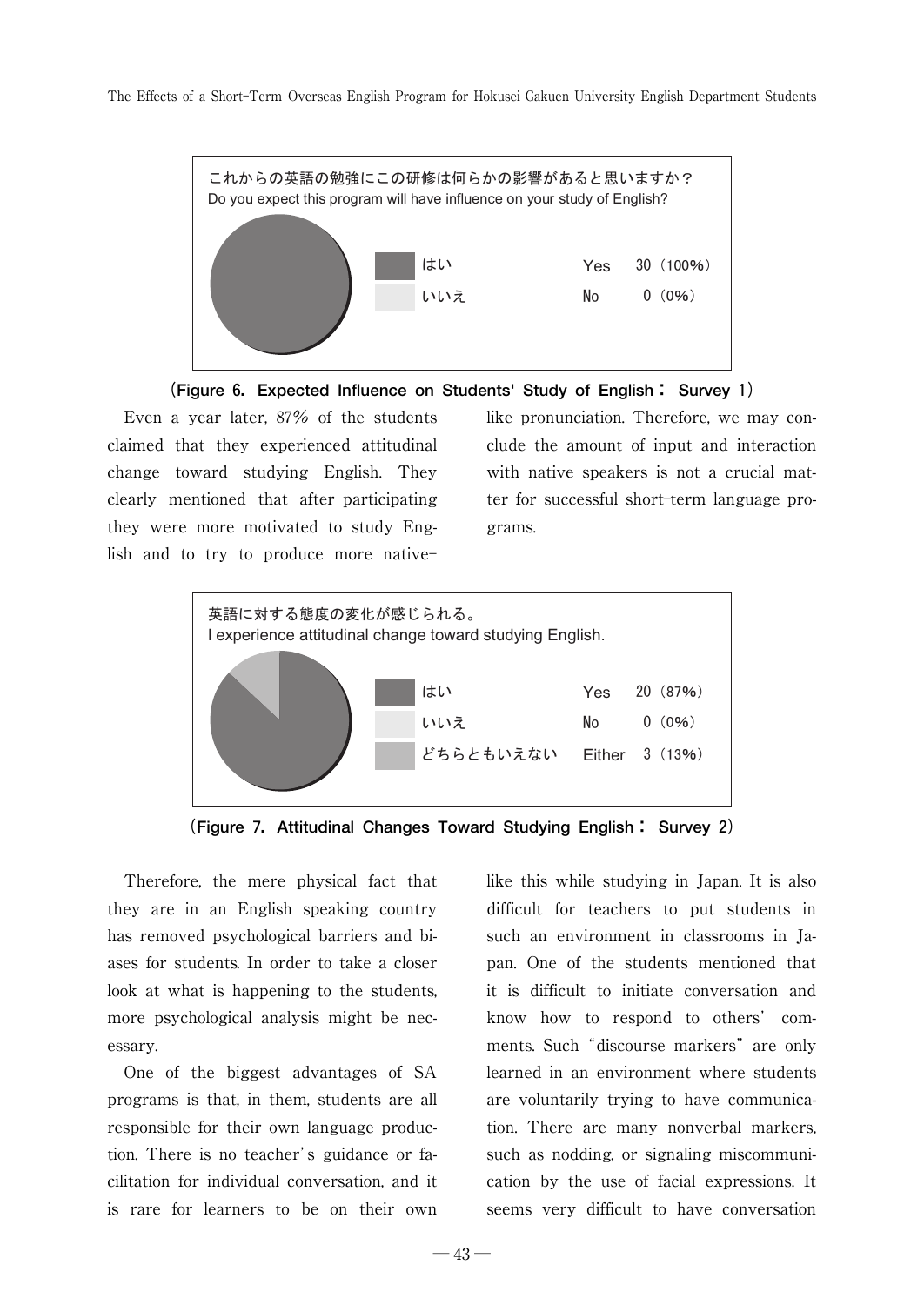on an equal footing with other English speakers without having this kind of socio linguistic skill because students tend to use more Japanese-like reactions, which make them look childish. This involves teachability or learnability issues. The question is whether this type of skill is something to be taught or something to be learned. It is very difficult to teach the importance of this kind of linguistic or non linguistic communicative skill without students' awareness. Therefore, I may conclude that this kind of overseas program raises their awareness and their readiness for socio-linguistic features of language

use and it is very difficult to measure this kind of development by tests like TOEFL or TOEIC.

The strong positive response about the effects of this short-term English program had dropped slightly a year later. Some students claimed that they had experienced improvement on TOEFL or TOEIC, but it is not clear that this is because of the program. As for the response to the question concerning skills, the response of a year later was similar to that on the first survey. 83% of the students considered their listening to have improved because of the language program.



**(Figure 8.Actual Change in Studying English: Survey 2)**

The attitudinal change toward studying English was less than the perceived improvement in English. Among those who said they could not say either yes or no, some claimed that they experienced changes in understanding other cultures and people, but it is difficult to see the change in their studying English because the opportunity to be exposed to English in the classroom had decreased after the end of the program.

The attitudinal change toward English itself was much bigger than toward studying English. The questions seem a little

ambiguous in comparison with the following open-ended question, which asks them to write in concrete terms, so it might be better for us to take a look at both questions as one. Students seemed more time conscious in answering the first question. It is obvious that there was a positive effect. Many mentioned that they try to imagine when they will use English while learning. They also mentioned the advantage of being able to use English to communicate with people from different countries. They seem to have found a good and practical reason for learning English.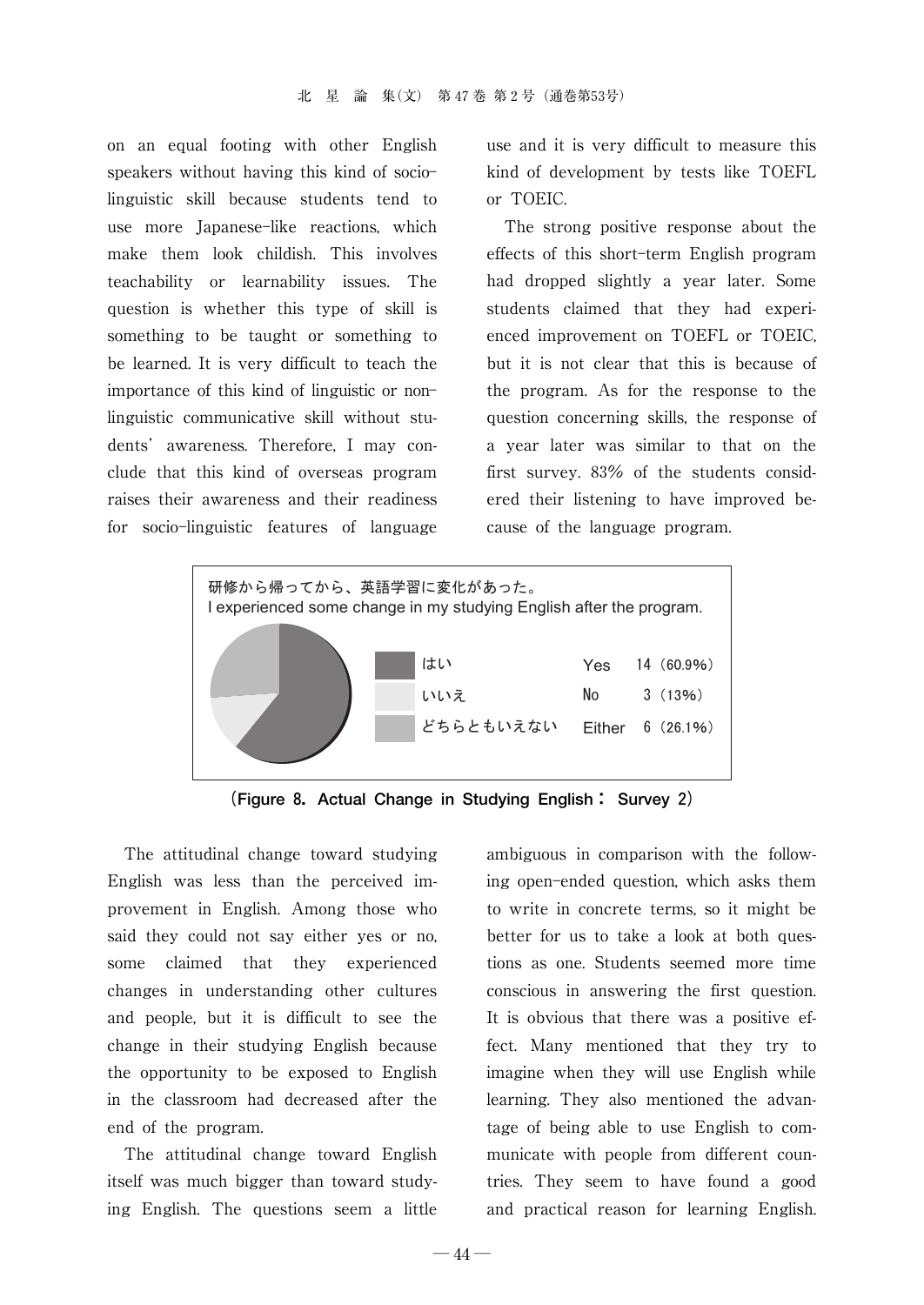Many students in Japan study English at college because their English performance in high school classes was high in answering questions on tests. Therefore, experiencing short-term study abroad grows students' motivation and provides a good reason to study further.

#### **Other Effects**



**(Figure 9.Increased Positive Attitude: Survey 2)**

In Survey 1, conducted right after the program's completion in an open-end question concerning what they thought they lacked, 14 of the participants answered vocabulary. They experienced not being able to express what they wanted to say, and many blamed it on their meager vocabulary. However, some blamed it on their attitude toward communication. The Italian people in the program also had left a huge impact on the Hokusei students in this area too. They seemed more spontaneous and very instinctive and assertive in speaking. To the same question, 4 mentioned that they needed to be more assertive, and 2 said they needed automaticity in responding to their own spontaneous feelings as their Italian classmates demonstrated.

The same number, 19, said they now had more chances to talk to people. They also were taking more opportunities to contact more people. 13 claimed a year

later that they had had more chances to communicate in English. As one of the students commented, it is more important to be willing to talk to more people, and one should have something to talk about, something interesting to share with people, and they themselves should be interesting too.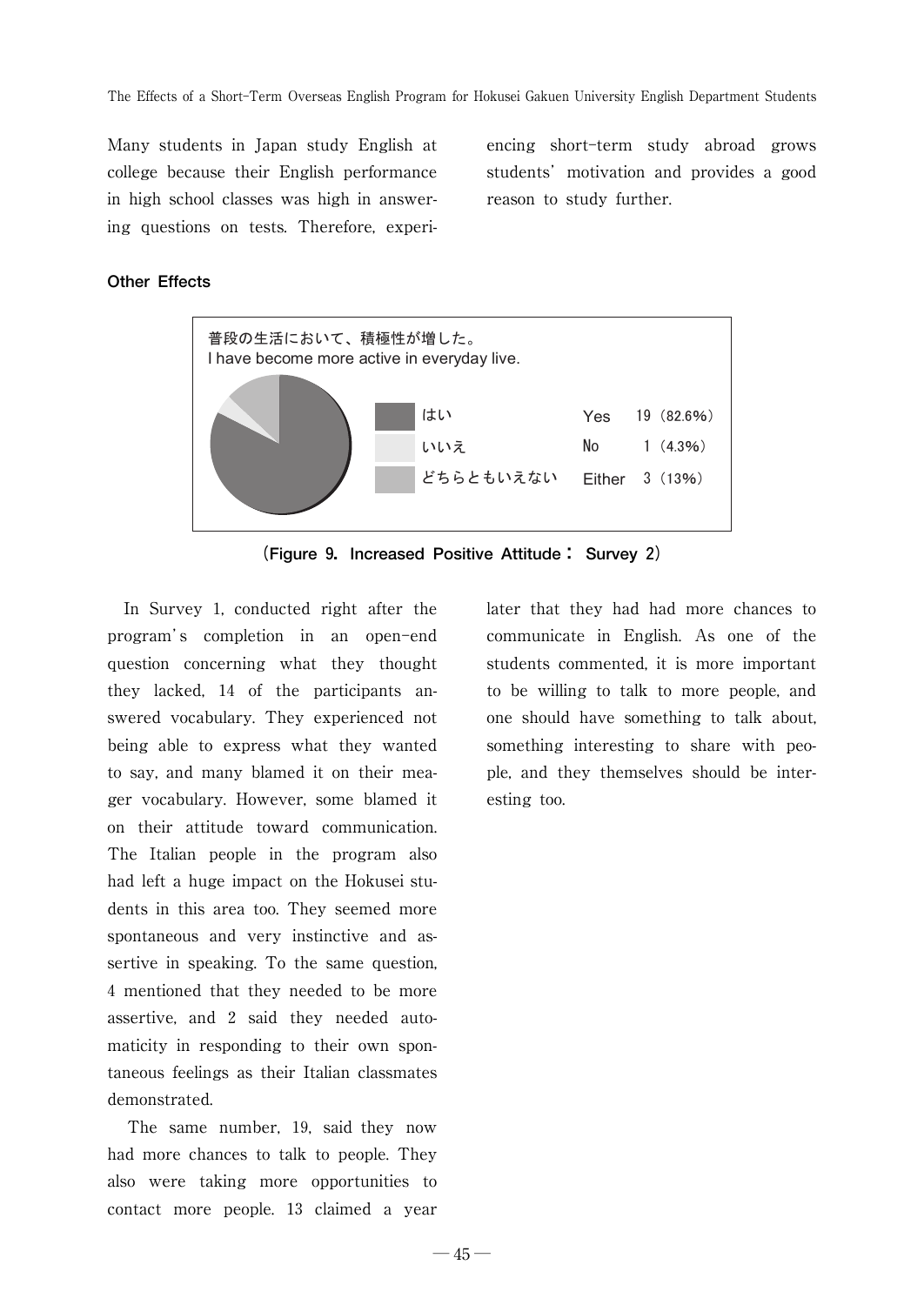

**(Figure 10.Increased Opportunities to Talk to People: Survey 2)**



**(Figure 11.Increased Willingness to Communicate in English: Survey 2)**

There are also differences in attitude and motivation regarding the target language and its culture between those who are willing to live in a foreign country to learn the language and those who are not in the first place. Such differences are believed to produce differences in gaining proficiency (Gardner and MacIntyre, 1993, cited by Dörnyei, 2001). Learners who have willingness to adapt to the culture of the target language are considered to have a higher degree of "integrativeness" (integrative motivation)"(Gardner, 2008).

It seems an undeniable fact that many people have taken advantage of opportunities for learning English in SA contexts, but not everybody has benefited from the learning environment. As Sunderman &

Kroll  $(2009)$  mention in their research on American students who study Japanese in SA contexts, students who lack "a certain threshold of resources are unable to benefit from SA context in terms of being able to produce accurately in the  $L2$ " (p. 95). Individual differences, such as motivation and learning style, may affect the degree of language development, but taking into account that the participants in this program have gone through three semesters of basic English classes at Hokusei and all voluntarily apply, the ratio of successful and beneficial results can be expected to be very high. Students must have a willingness to be placed in such a foreign environment, and they must have more acceptance of the acculturation process to be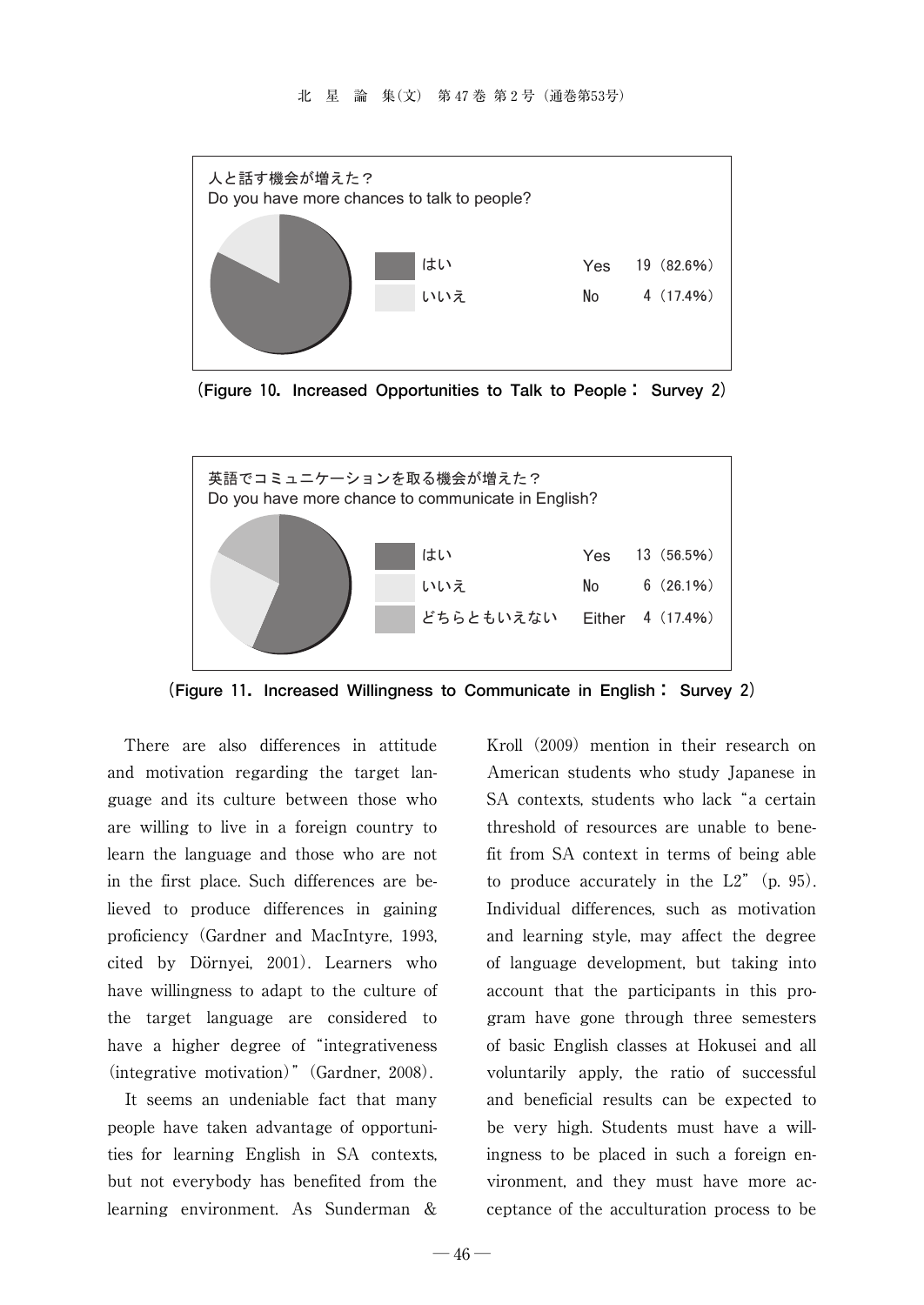accustomed to such an environment.

#### **CONCLUSION**

Hokusei Gakuen University's English Department has conducted a short-term overseas language program in which students stay in one place and study in a school for four weeks in California. In 2007, 20 students studied English in the University of California Santa Barbara Extension for four weeks in August, and the class was later moved to San Diego because of the closure of the English program in Santa Barbara. In 2008, 30 students participated in the four-week summer language program in the University of California San Diego (UCSD) Extension. In 2009, 13 students participated in the program in the UCSD Extension.

The number of the participants dropped dramatically to 13, partly because of the influence of the world-wide economic turmoil, which started at the end of 2008. This was about when the applications for the program were being collected. The decrease was also partly due to the geographical proximity of San Diego to Mexico, where the H1N1 virus infection was reported earlier than any other place in the world. There was heated media reaction to H1N1 virus infection cases, many of which involved tourists who came back to Japan from foreign countries. Despite the temporary drop in the number of participants, the demand for the program seems very high and the recognition of the program among students has been increasing.

Despite the popularity of the overseas

language program, it is in danger due to the strict regulations on the required minimum number of classroom meetings, recently imposed by the Japanese Ministry of Education, Culture, Sports, Science, and Technology. Requiring 15 meetings will result in a shortened summer break. It will be very difficult to conduct a four-week program in summer for several reasons. The only alternative left is conducting the class during spring break. There are several advantages to the summer program over the one held in the spring.

Students are supposed to have been enrolled at Hokusei at least one year to participate in the program. Therefore, students in the second year or over are able to participate. For third year students, when they come back, it is still the end of summer break and it is early enough for them to start job hunting. If they miss a month in March, it is a big loss for the students.

The advantage for the second year students is that they still will have some oral English classes and other English classes even after the program. They are able to demonstrate what they have learned in such classes and they can learn more by knowing what is required to learn in order to be able to use the language in real life. Beginning in the third year, the number of hours dramatically drops because the focus of the studies is directed to more specific areas, such as American or British literature, linguistics, intercultural communication, socio-linguistics or language teaching.

It is, therefore, very important to share the recognition of educational outcomes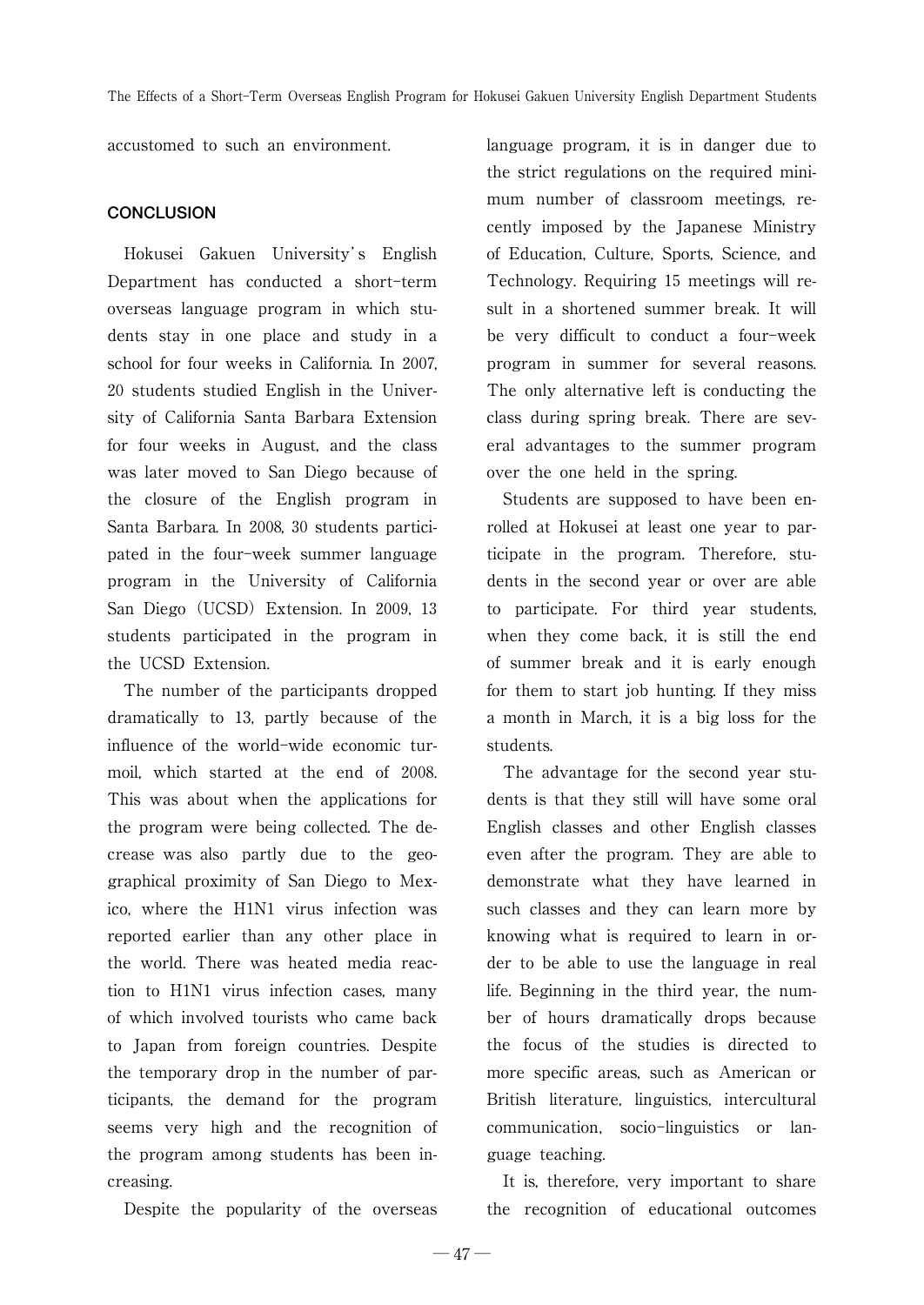expected from this kind of overseas language program in order to make it survive.

Taking the linguistic gains and pedagogical effects of the short-term language program and the advantages of conducting it in summer into consideration, I request that the Hokusei Gakuen University administration also recognize the positive effects of the program and arrange the academic schedule to keep the length of summer break as long as it has been.

#### **References**

- Coleman, J. (1998). Language learning and study abroad: The European perspective. *Frontiers: The Interdisciplinary Journal of Study Abroad,* 4(2), 167-203.
- Dornyei, Z.(2001). *Motivational strategies in the language classroom.* Cambridge: Cambridge University Press.
- Freed, B. F.(2008). Second language learning in a study abroad context. In Van Deusen-Scholl, N. & Nornberger, N. H. (Eds). *Encyclopedia of language and education: Second and foreign language education.* 2nd ed., Vol. 4, New York: Springer, 113 125.
- Freed, B. F. (Ed.) (1995). *Second language acquisition in a study abroad context.* Philadelphia: John Benjamins Publishing.
- Gardner, R. C.(2008). Individual differences in second and foreign language learning. In Van Deusen-Scholl, N. & Nornberger, N. H.(Eds). *Encyclopedia of language and education: Second and foreign language education.* 2nd ed., Vol. 4, New York: Springer,  $29 - 40.$
- Yashima, T. & Zenuk-Nishide, L. (2008). The impact of learning contexts on proficiency, attitudes, and L2 communication: Creating an imagined international community. *System,* 36 (4), 566-585.
- Wilkinson, S. (1998). Study abroad from the participants' perspective: A challenge to common beliefs. *Foreign Language Annals,*  $31(1)$ , 23-39.
- Sunderman, G. & Kroll, J.(2009). When studyabroad experience fails to deliver: The internal resources threshold effect. *Applied Psycholinguistics,*  $30(1)$ , 79-99.